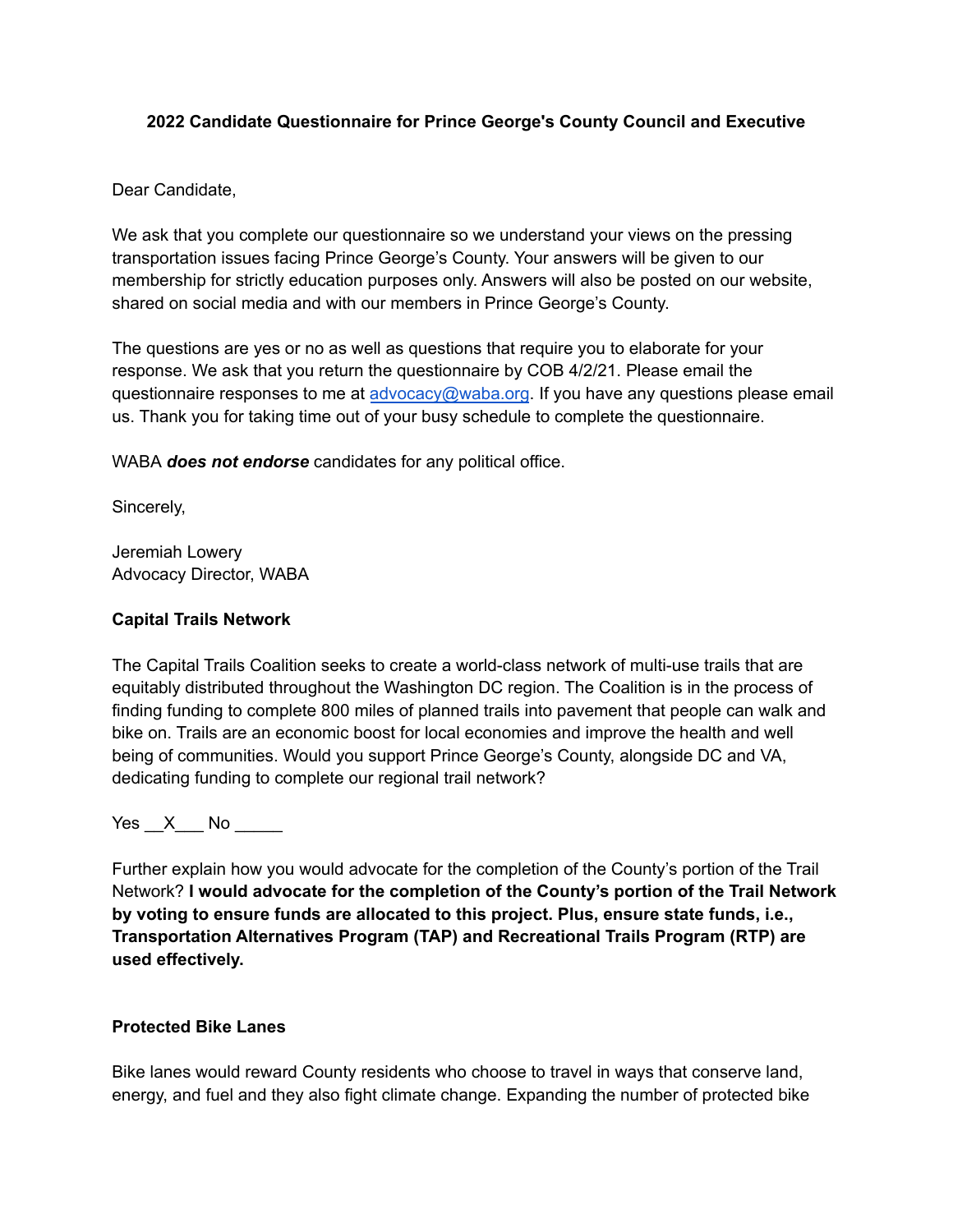lane miles in the County would make bicycling safer, easier and more popular and also reduces fuel use.

Do you support increasing funding to expand biking infrastructure in your District?

Yes X No

How will you ensure the expansion of off-street paths and protected bike lanes on major thoroughfares and connecting streets that are comfortable for people of all ages and abilities? **We can see now there is a demand for better infrastructure and safer bike routes in this area. If elected, I will vote yes to better infrastructure and safer bike routes proposals and additional efforts are given the funding necessary to be fully successful. For example, without sufficient on-street bike lanes, the county doesn't have a system of safe bike routes large enough to permit people to get around, especially in our low-income areas. The benefits of better biking approaches are obvious. Well-established biking infrastructure could also induce daily life changes that lead citizens to become less dependent on automobiles and more likely to use different modes of transportation, prompting decreases in traffic congestion and smog.**

# **Vision Zero**

Do you support implementation of the full Prince George's County Vision Zero Action Plan, and commit to making sure all action items are planned and implemented? **Over the years, we can see most of our infrastructure expenditure has been spent on infrastructure for automobiles. With Prince George's County being one of the last areas in the region to introduce a Vision Zero Action Plan to reduce major traffic incidents and deaths, this puts the county behind the rest of the region. If elected, I will work with law enforcement, emergency responders, the health department, the state highway administration, and other agencies to increase current approaches to carry out the Vision Zero Action Plan. As a team, we need to look at ways to decrease accidents in the county as well as looking at street/road designs, study speed limits in our neighborhoods, and study traffic volume on heavily trafficked roads, then use this data to make informed decisions.**

Yes  $X$  No  $\blacksquare$ 

Do you support expanding funding for the infrastructure changes needed to slow traffic on your community's streets, and improve crosswalks and intersections to make them safer for people who are walking and using mobility assistive devices?

 $Yes \_ X \_ No \_$ 

# **Engagement**